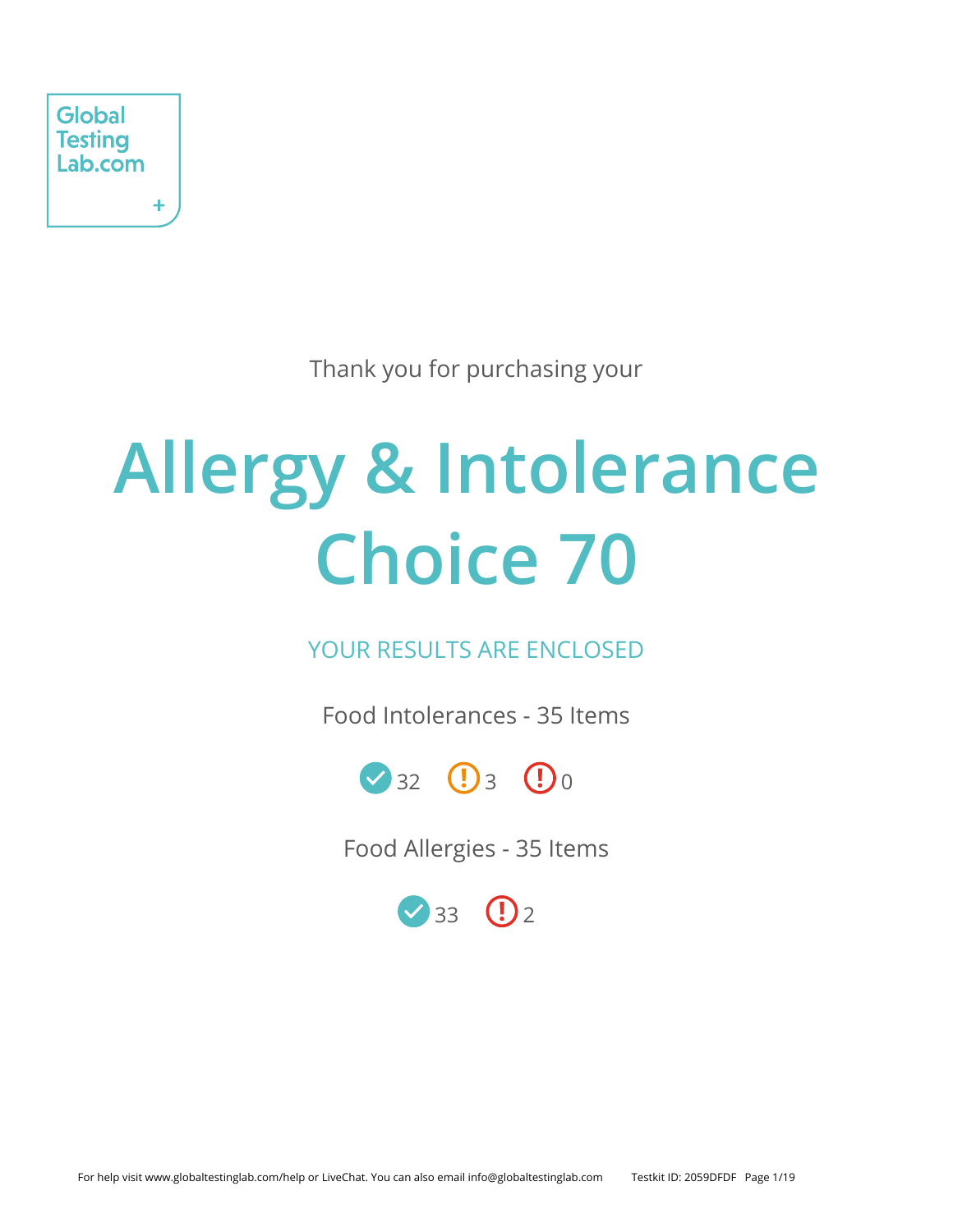

| <b>Your Name:</b> | Sample Report                   | Test Kit ID:    | 2059DFDF   |
|-------------------|---------------------------------|-----------------|------------|
| <b>Test Name:</b> | Allergy & Intolerance Choice 70 | <b>Results:</b> | 22/02/2019 |

# Important Information

Your results will show your sensitisation level towards each item tested; the higher the sensitisation level, the greater the potential for a severe reaction. For example 0 = no reaction, 100 = high sensitisation.

# **Intolerances**

Food Intolerances - 35 Items

A food intolerance is a difficulty digesting certain foods and experiencing physical symptoms as a result of eating them (NHS, 2016). To test for food intolerances we look at IgG4 antibody levels in your blood.

## **Seafood - Intolerance**

| <b>Item Name</b> | Score | Reaction    |                                                                                                                       |
|------------------|-------|-------------|-----------------------------------------------------------------------------------------------------------------------|
| Salmon           | 0.35  | No Reaction | $\begin{array}{cccccccccc} \circ & \circ & \circ & \circ & \circ & \circ & \circ \end{array}$                         |
| Cod              | 0.35  | No Reaction | $\begin{array}{ccc} \circ & \circ & \circ & \circ & \circ \circ \end{array}$                                          |
| Shrimp           | 0.35  | No Reaction | $\begin{array}{ccccccccccccc} \bigcirc & \bigcirc & \bigcirc & \bigcirc & \bigcirc & \bigcirc & \bigcirc \end{array}$ |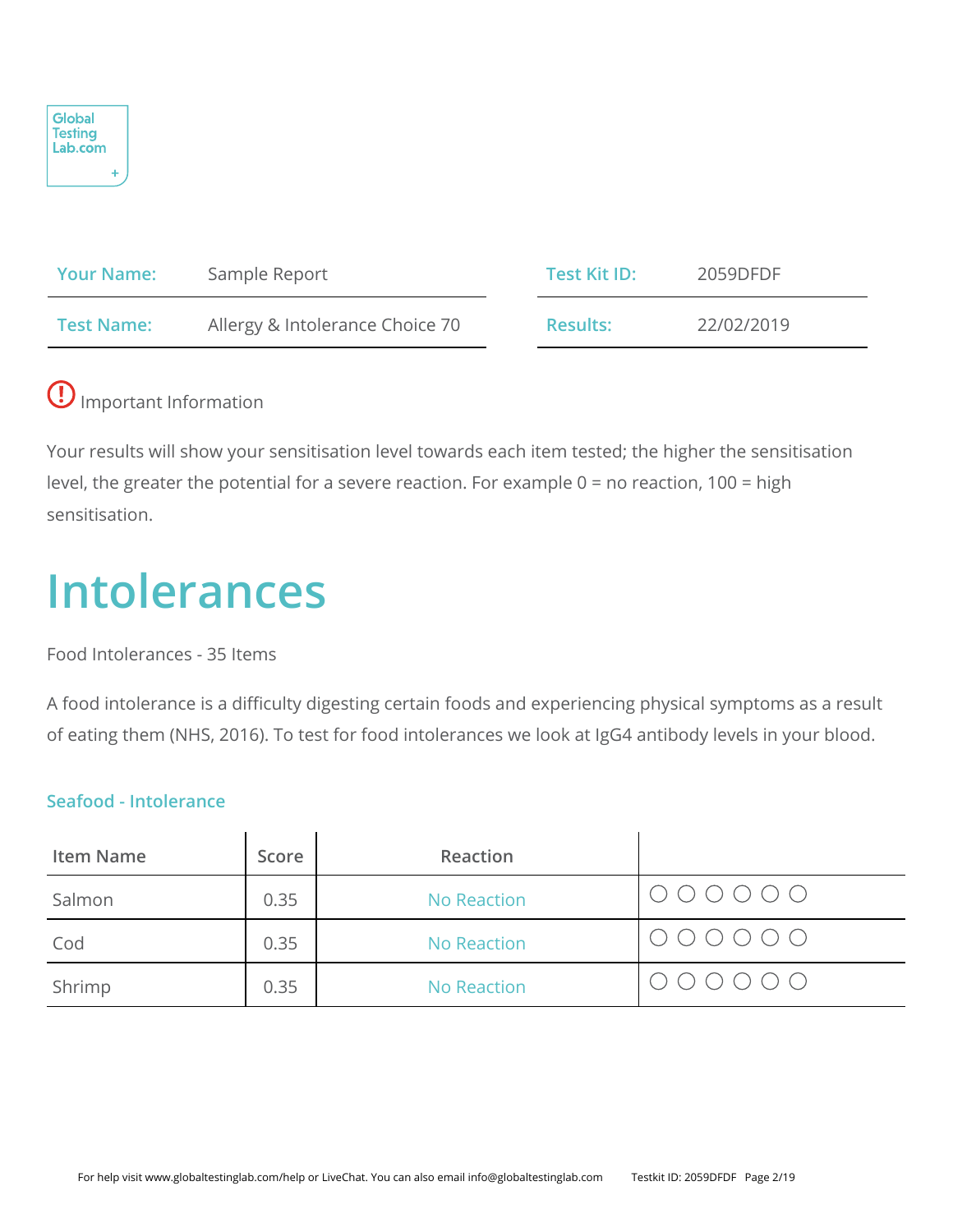### **Meats - Intolerance**

| <b>Item Name</b> | Score | Reaction    |                                                                              |
|------------------|-------|-------------|------------------------------------------------------------------------------|
| Pork             | 0.35  | No Reaction | $\begin{array}{ccc} \circ & \circ & \circ & \circ & \circ \circ \end{array}$ |
| <b>Beef</b>      | 0.35  | No Reaction | $\begin{array}{ccc} \circ & \circ & \circ & \circ & \circ \circ \end{array}$ |

# **Poultry - Intolerance**

| <b>Item Name</b> | Score | Reaction           |                                                                              |
|------------------|-------|--------------------|------------------------------------------------------------------------------|
| Chicken          | 0.35  | <b>No Reaction</b> | $\bigcirc \bigcirc \bigcirc \bigcirc \bigcirc \bigcirc$                      |
| Egg white        | 0.35  | <b>No Reaction</b> | $\begin{array}{ccc} \circ & \circ & \circ & \circ & \circ \circ \end{array}$ |
| Egg yolk         | 0.35  | <b>No Reaction</b> | 0 0 0 0 0 0                                                                  |

# **Grains & Starch - Intolerance**

| <b>Item Name</b> | Score | Reaction           |                                                                        |
|------------------|-------|--------------------|------------------------------------------------------------------------|
| Wheat            | 0.35  | <b>No Reaction</b> | $\begin{array}{ccc} \circ & \circ & \circ & \circ & \circ \end{array}$ |
| Rye              | 0.35  | <b>No Reaction</b> | $\circ \circ \circ \circ \circ \circ$                                  |
| Oat              | 8.92  | Medium             | $\bullet\bullet\circ\circ\circ$                                        |
| Rice             | 0.35  | <b>No Reaction</b> | $\begin{array}{c} \circ \\ \circ \\ \circ \end{array}$                 |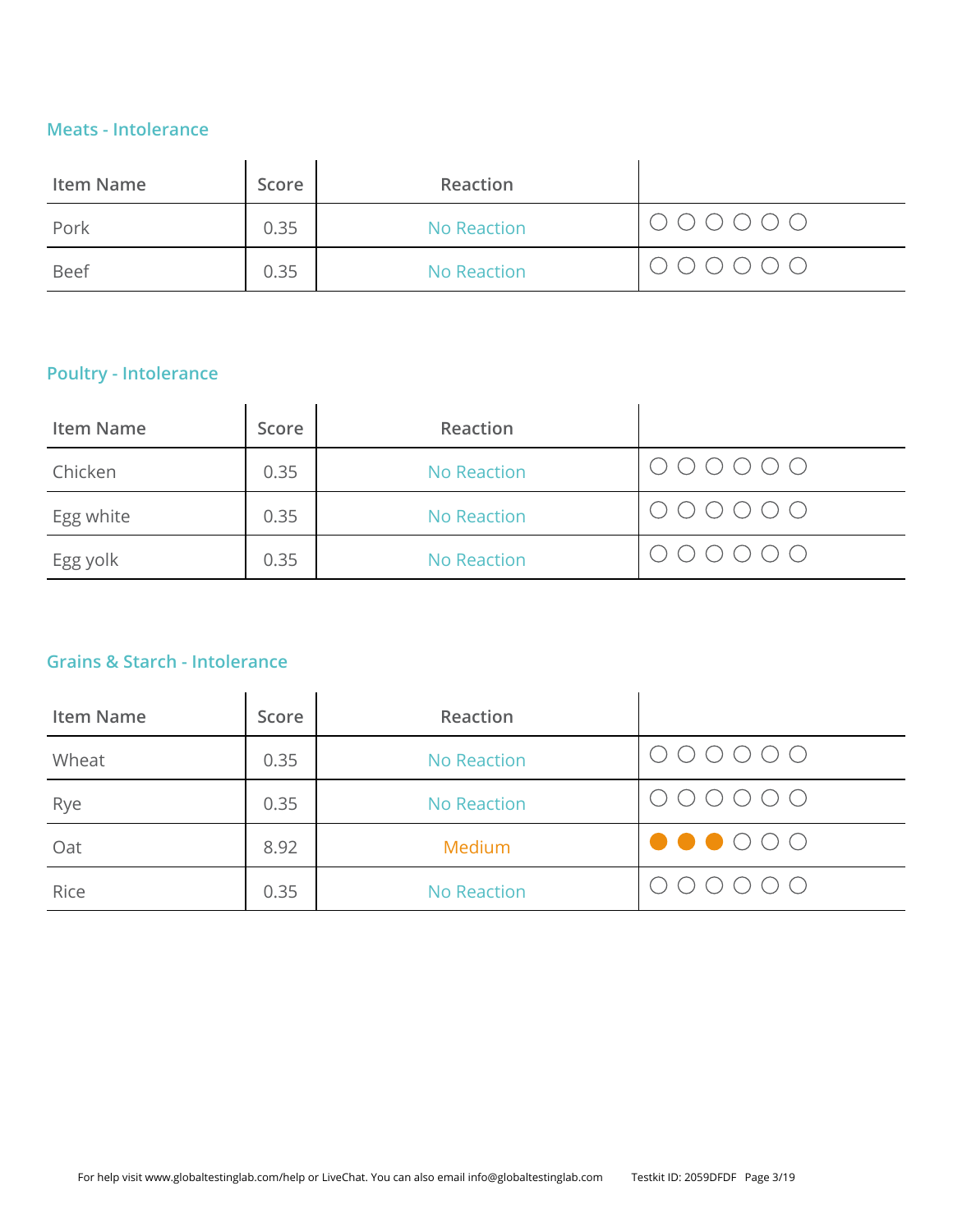# **Vegetables - Intolerance**

| <b>Item Name</b> | Score | Reaction           |                                             |
|------------------|-------|--------------------|---------------------------------------------|
| Maize            | 0.35  | <b>No Reaction</b> | (                                           |
| Carrot           | 0.35  | <b>No Reaction</b> |                                             |
| Celery           | 0.35  | <b>No Reaction</b> | ( )                                         |
| Cabbage          | 0.35  | <b>No Reaction</b> | $\sqrt{2}$                                  |
| Garlic           | 0.35  | <b>No Reaction</b> | $( \ )$                                     |
| Onion            | 0.35  | <b>No Reaction</b> |                                             |
| Tomato           | 0.35  | <b>No Reaction</b> | $\left(\begin{array}{c} \end{array}\right)$ |
| Cucumber         | 0.35  | <b>No Reaction</b> |                                             |
| Potato           | 0.35  | <b>No Reaction</b> |                                             |

### **Beans - Intolerance**

| <b>Item Name</b> | Score | Reaction    |                                                                                                                                                                                                                                                                                                                                                                                                                                        |
|------------------|-------|-------------|----------------------------------------------------------------------------------------------------------------------------------------------------------------------------------------------------------------------------------------------------------------------------------------------------------------------------------------------------------------------------------------------------------------------------------------|
| Pea, green       | 0.35  | No Reaction | $\begin{array}{ccc} \circ & \circ & \circ & \circ & \circ \circ \end{array}$                                                                                                                                                                                                                                                                                                                                                           |
| Bean, green      | 1.23  | Low         | $\begin{array}{ c c c c c }\n\hline\n\bullet\hspace{-4.2mm} & \circ\hspace{-4.2mm} & \circ\hspace{-4.2mm} & \circ\hspace{-4.2mm} & \circ\hspace{-4.2mm} & \circ\hspace{-4.2mm} & \circ\hspace{-4.2mm} & \circ\hspace{-4.2mm} & \circ\hspace{-4.2mm} & \circ\hspace{-4.2mm} & \circ\hspace{-4.2mm} & \circ\hspace{-4.2mm} & \circ\hspace{-4.2mm} & \circ\hspace{-4.2mm} & \circ\hspace{-4.2mm} & \circ\hspace{-4.2mm} & \circ\hspace{-$ |
| Soy              | 0.35  | No Reaction | $\bigcirc \bigcirc \bigcirc \bigcirc \bigcirc \bigcirc$                                                                                                                                                                                                                                                                                                                                                                                |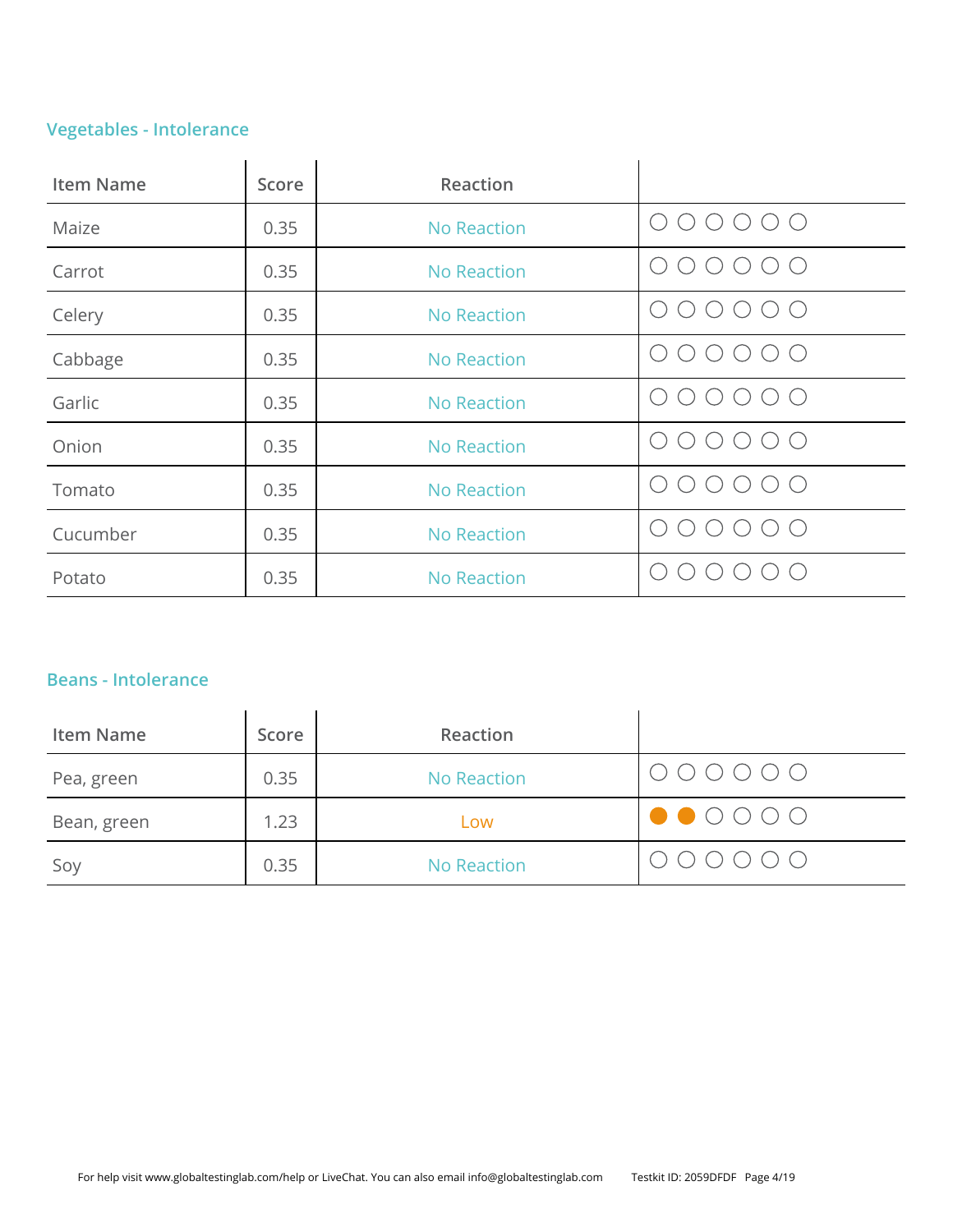### **Nuts & Seeds - Intolerance**

| <b>Item Name</b> | Score | Reaction           |                                                                              |
|------------------|-------|--------------------|------------------------------------------------------------------------------|
| Peanut           | 0.35  | No Reaction        | $\begin{array}{ccc} \circ & \circ & \circ & \circ & \circ \circ \end{array}$ |
| Hazelnut         | 43.20 | Medium             | $\bullet\bullet\bullet\circ\circ$                                            |
| Walnut           | 0.35  | <b>No Reaction</b> | 0 0 0 0 0 0                                                                  |
| Almond           | 0.35  | No Reaction        | $\bigcirc \bigcirc \bigcirc \bigcirc \bigcirc \bigcirc \bigcirc$             |

# **Miscellaneous - Intolerance**

| Item Name | Score | Reaction    |  |
|-----------|-------|-------------|--|
| Mustard   | 0.35  | No Reaction |  |

# **Milk & Cheeses - Intolerance**

| <b>Item Name</b> | Score | Reaction           |                                                                                                  |
|------------------|-------|--------------------|--------------------------------------------------------------------------------------------------|
| Cow's milk       | 0.35  | No Reaction        | $\begin{array}{ccccccccccccc} \circ & \circ & \circ & \circ & \circ & \circ & \circ \end{array}$ |
| Goat milk        | 0.35  | No Reaction        | $\bigcirc \circ \circ \circ \circ \circ \circ$                                                   |
| Sheeps milk      | 0.35  | <b>No Reaction</b> | $\bigcirc \bigcirc \bigcirc \bigcirc \bigcirc \bigcirc \bigcirc$                                 |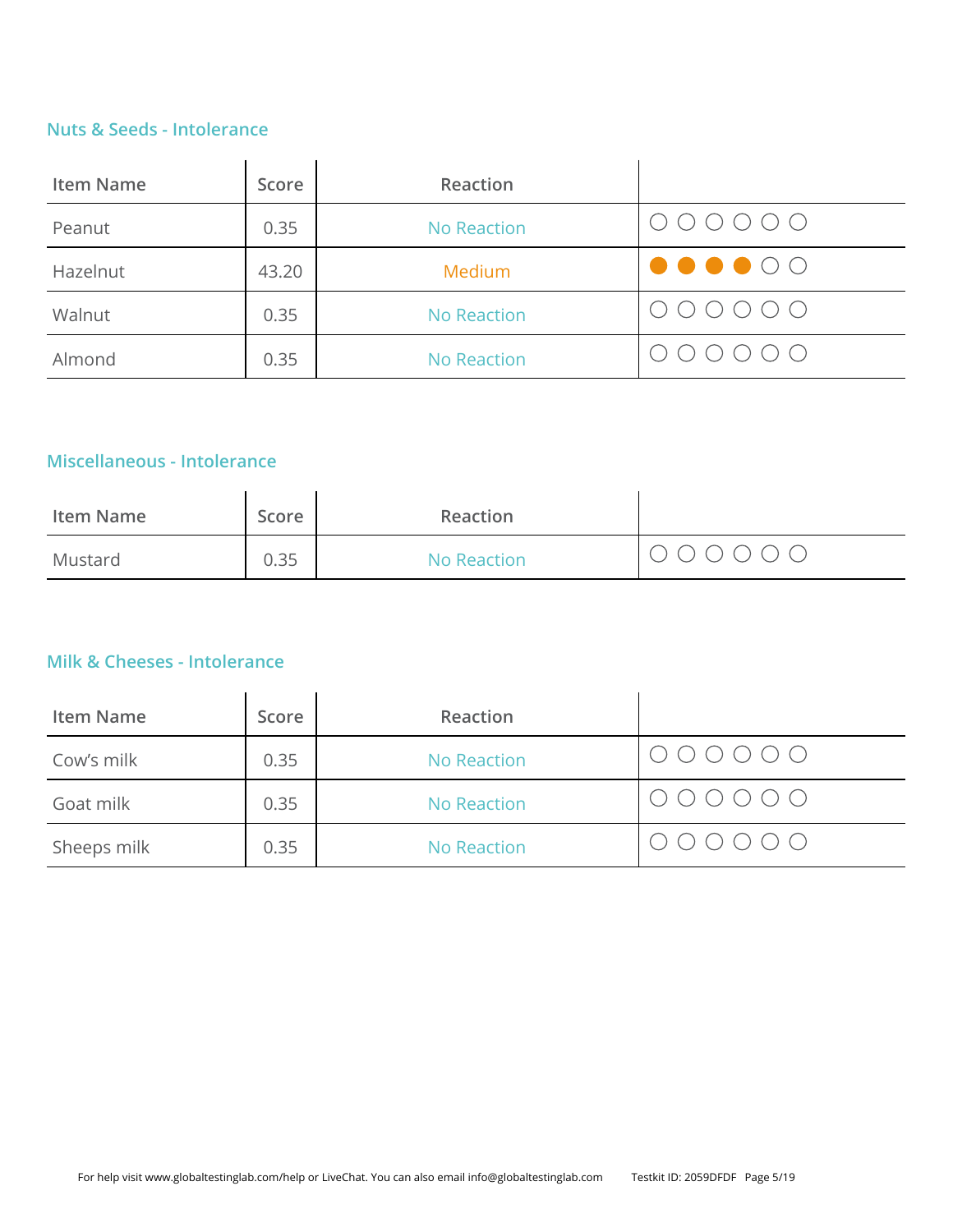### **Fruits - Intolerance**

| <b>Item Name</b> | Score | Reaction           |                                                         |
|------------------|-------|--------------------|---------------------------------------------------------|
| Orange           | 0.35  | <b>No Reaction</b> | $\bigcirc \bigcirc \bigcirc \bigcirc \bigcirc \bigcirc$ |
| Banana           | 0.35  | <b>No Reaction</b> | $\bigcirc \circ \circ \circ \circ \circ \circ$          |
| Apple            | 0.35  | <b>No Reaction</b> | $000000$                                                |

# **Allergies**

### Food Allergies - 35 Items

An allergy is the body's immune system responding to what would normally be considered a harmless substance. The body perceives this substance to be a 'threat' and produces an inappropriate response. To test for food and inhalant allergies we look at IgE antibody levels in your blood.

### **Tree pollen - Allergy**

| <b>Item Name</b> | Score | Reaction           |                               |
|------------------|-------|--------------------|-------------------------------|
| <b>Birch</b>     | 0.35  | <b>No Reaction</b> | O O O                         |
| Hazelnut         | 0.35  | <b>No Reaction</b> | U () ()                       |
| Olive            | 0.35  | <b>No Reaction</b> | $\circlearrowright$<br>・(_) 。 |
| Cypress          | 0.35  | <b>No Reaction</b> | ()()                          |
| Ash              | 0.35  | <b>No Reaction</b> |                               |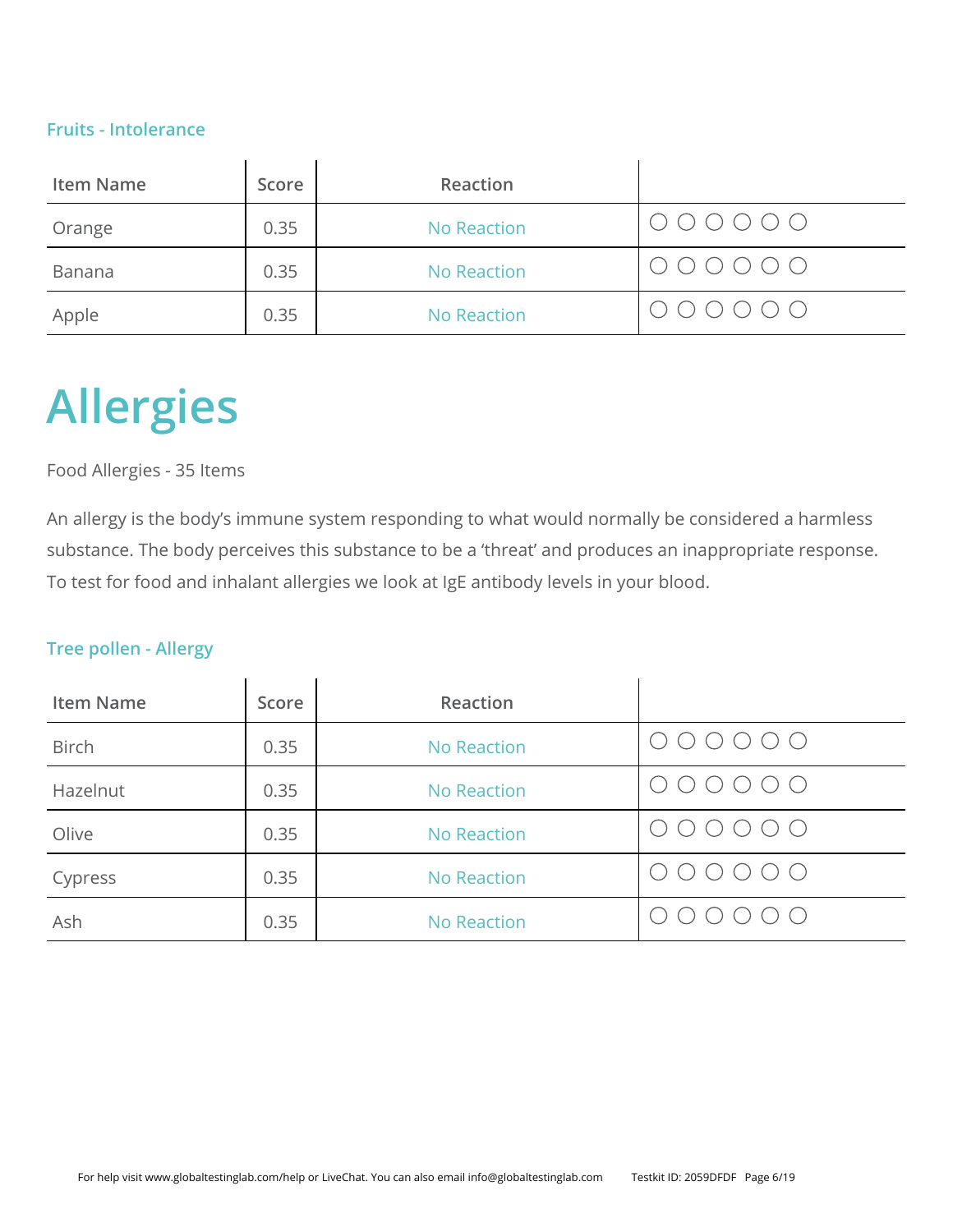# **Grass pollen - Allergy**

| <b>Item Name</b>    | Score | Reaction           |                                                                          |
|---------------------|-------|--------------------|--------------------------------------------------------------------------|
| Timothy grass       | 0.35  | No Reaction        | $\circ \circ \circ \circ \circ \circ \circ$                              |
| Rye                 | 0.35  | <b>No Reaction</b> |                                                                          |
| Bermuda/Couch grass | 0.35  | <b>No Reaction</b> | $\begin{array}{ccc} & \circ & \circ & \circ & \circ & \circ \end{array}$ |
| Bahia grass         | 0.35  | <b>No Reaction</b> |                                                                          |

# **Weed pollen - Allergy**

| <b>Item Name</b> | Score | Reaction           |                                                                              |
|------------------|-------|--------------------|------------------------------------------------------------------------------|
| Ragweed          | 0.35  | No Reaction        | $\bigcirc \circ \circ \circ \circ \circ \circ$                               |
| Mugwort          | 0.35  | <b>No Reaction</b> | $\begin{array}{ccc} \circ & \circ & \circ & \circ & \circ \circ \end{array}$ |
| English plantain | 0.35  | No Reaction        | $\begin{array}{ccc} \circ & \circ & \circ & \circ & \circ \circ \end{array}$ |

# **Pets - Allergy**

| <b>Item Name</b> | Score | Reaction           |                                                         |
|------------------|-------|--------------------|---------------------------------------------------------|
| Cat hair         | 0.35  | <b>No Reaction</b> | $\bigcirc \bigcirc \bigcirc \bigcirc \bigcirc \bigcirc$ |
| Horse hair       | 0.35  | <b>No Reaction</b> | $\bigcirc \bigcirc \bigcirc \bigcirc \bigcirc \bigcirc$ |
| Dog hair         | 0.35  | <b>No Reaction</b> | 000000                                                  |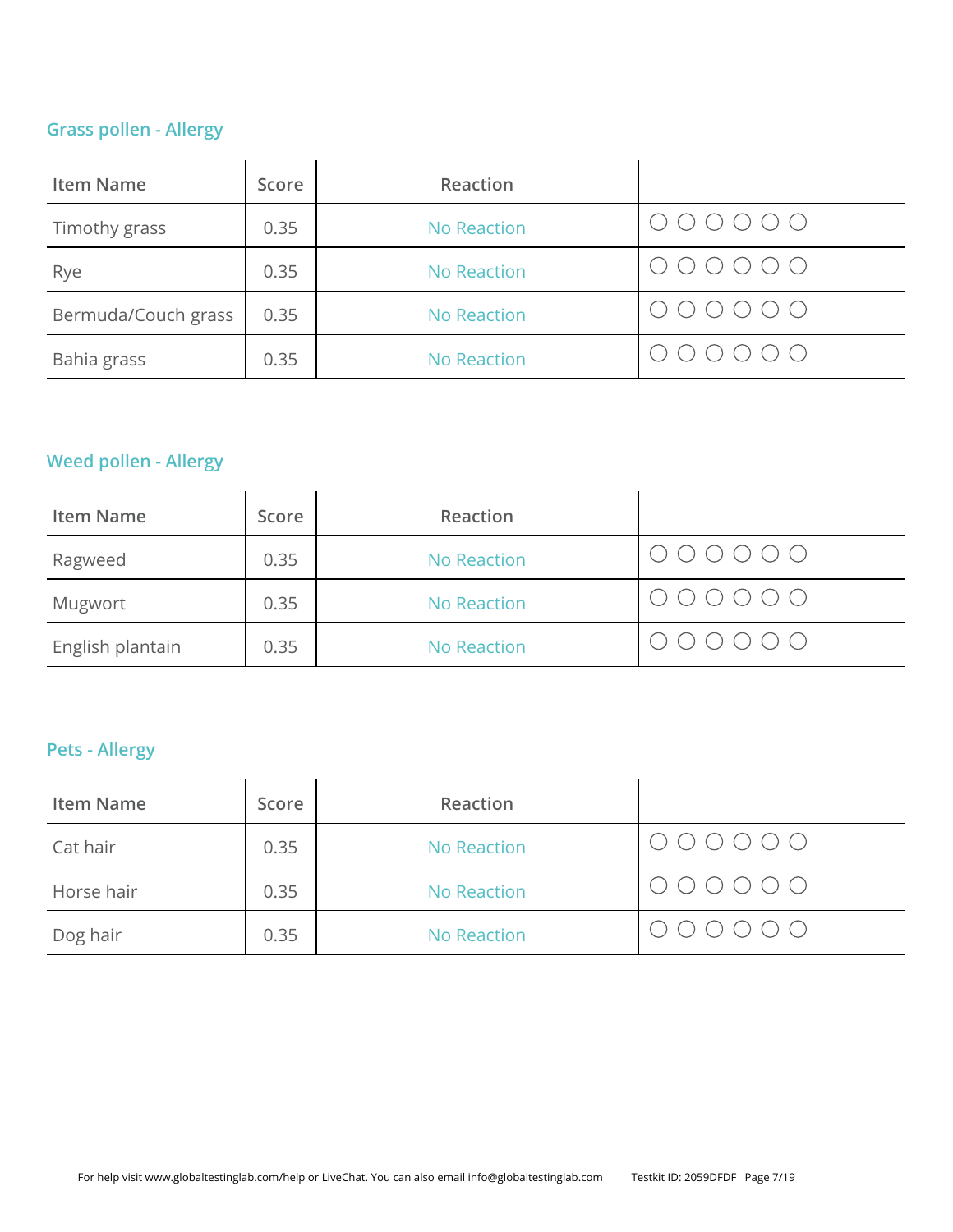# **Dust - Allergy**

| Item Name        | Score | Reaction    |         |
|------------------|-------|-------------|---------|
| House dust mites | 0.35  | No Reaction | 1000000 |

# **Mold - Allergy**

| <b>Item Name</b>         | Score | Reaction    |                                  |
|--------------------------|-------|-------------|----------------------------------|
| Cladosporium<br>herbarum | 0.35  | No Reaction | $\circ\circ\circ\circ\circ\circ$ |

# **Poultry - Allergy**

| Item Name | Score | Reaction    |  |
|-----------|-------|-------------|--|
| Egg white | 0.35  | No Reaction |  |

### **Milk & Cheeses - Allergy**

| <b>Item Name</b> | Score | Reaction |                                                                                                                                                                                                                                                                                                                                                                                                                                        |
|------------------|-------|----------|----------------------------------------------------------------------------------------------------------------------------------------------------------------------------------------------------------------------------------------------------------------------------------------------------------------------------------------------------------------------------------------------------------------------------------------|
| Milk             | 2.30  | Low      | $\begin{array}{ c c c c c }\n\hline\n\bullet\hspace{-4.2mm} & \circ\hspace{-4.2mm} & \circ\hspace{-4.2mm} & \circ\hspace{-4.2mm} & \circ\hspace{-4.2mm} & \circ\hspace{-4.2mm} & \circ\hspace{-4.2mm} & \circ\hspace{-4.2mm} & \circ\hspace{-4.2mm} & \circ\hspace{-4.2mm} & \circ\hspace{-4.2mm} & \circ\hspace{-4.2mm} & \circ\hspace{-4.2mm} & \circ\hspace{-4.2mm} & \circ\hspace{-4.2mm} & \circ\hspace{-4.2mm} & \circ\hspace{-$ |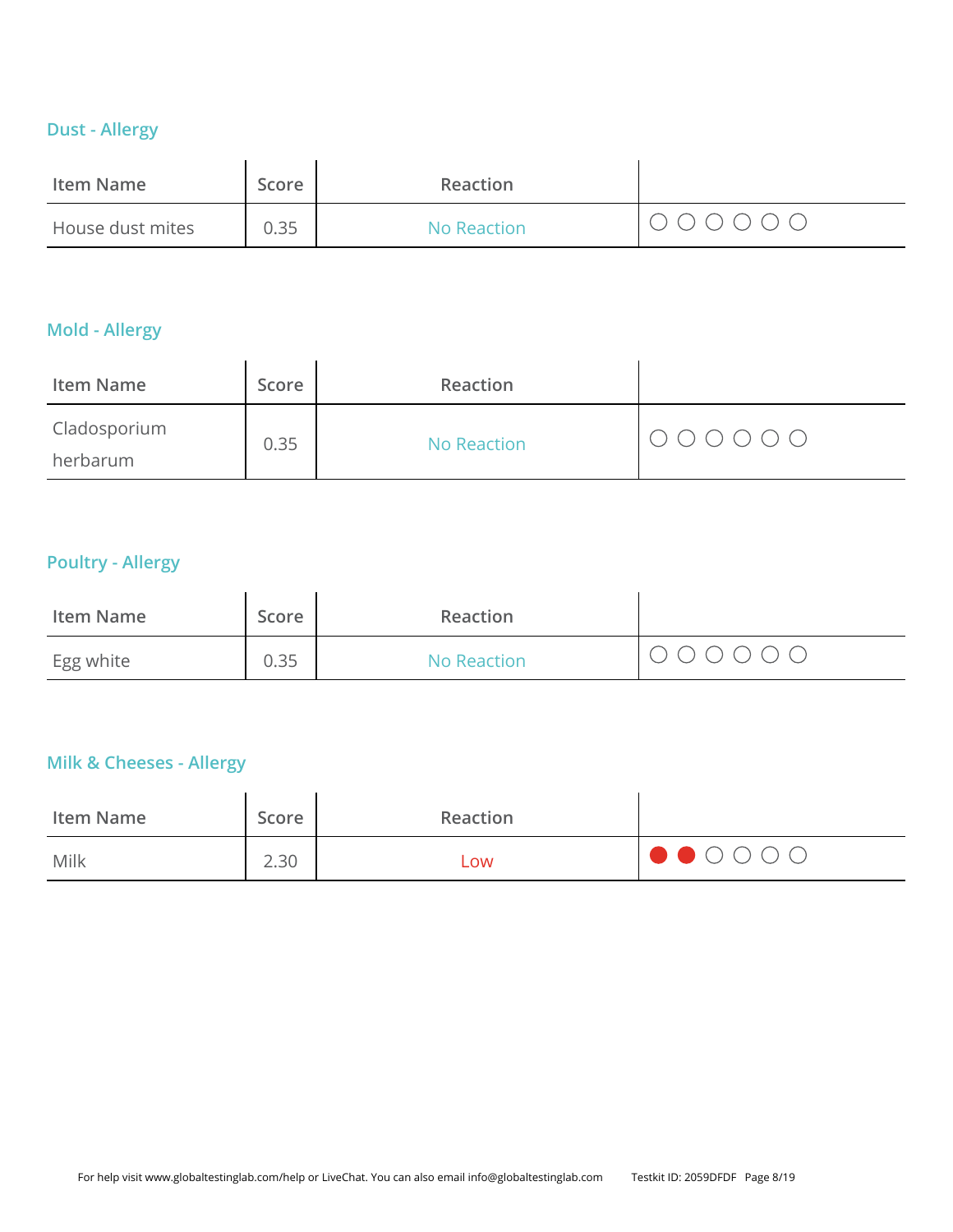# **Seafood - Allergy**

| <b>Item Name</b> | Score | Reaction           |                                                                        |
|------------------|-------|--------------------|------------------------------------------------------------------------|
| Cod              | 0.35  | No Reaction        | $\circ \circ \circ \circ \circ \circ \circ$                            |
| Salmon           | 0.35  | <b>No Reaction</b> | $\begin{array}{ccc} \circ & \circ & \circ & \circ & \circ \end{array}$ |
| Crab             | 0.35  | <b>No Reaction</b> | $\circ \circ \circ \circ \circ \circ \circ$                            |
| Shrimp           | 0.35  | <b>No Reaction</b> | 000000                                                                 |

# **Meats - Allergy**

| <b>Item Name</b> | Score | Reaction    |  |
|------------------|-------|-------------|--|
| Meat             | 0.35  | No Reaction |  |

# **Grains & Starch - Allergy**

| <b>Item Name</b> | Score | Reaction    |                                                                                                  |
|------------------|-------|-------------|--------------------------------------------------------------------------------------------------|
| Wheat            | 0.35  | No Reaction | $\begin{array}{ccccccccccccc} \circ & \circ & \circ & \circ & \circ & \circ & \circ \end{array}$ |
| Rice             | 0.35  | No Reaction | $\begin{array}{ccccccccccccc} \circ & \circ & \circ & \circ & \circ & \circ & \circ \end{array}$ |

# **Beans - Allergy**

| <b>Item Name</b> | Score | Reaction    |        |
|------------------|-------|-------------|--------|
| Soy              | 0.35  | No Reaction | 000000 |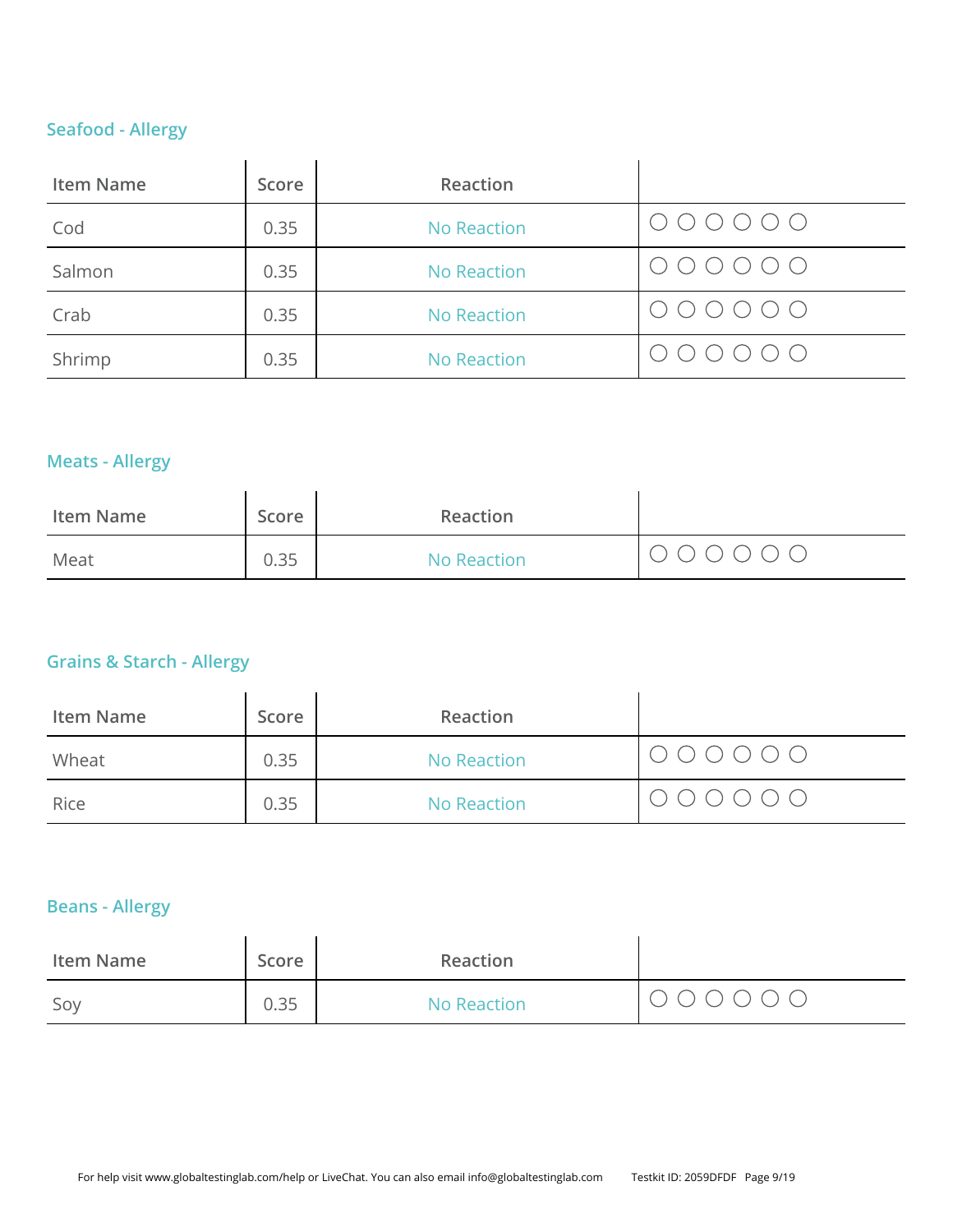# **Vegetables - Allergy**

| <b>Item Name</b> | Score | Reaction           |                                                         |
|------------------|-------|--------------------|---------------------------------------------------------|
| Potato           | 0.35  | <b>No Reaction</b> |                                                         |
| Tomato           | 0.35  | No Reaction        | $\bigcirc \bigcirc \bigcirc \bigcirc \bigcirc \bigcirc$ |
| Carrot           | 0.35  | <b>No Reaction</b> |                                                         |

# **Nuts & Seeds - Allergy**

| <b>Item Name</b> | Score | Reaction    |                                                                                                                                                                                                                                                                                                                                                                                                                                                                          |
|------------------|-------|-------------|--------------------------------------------------------------------------------------------------------------------------------------------------------------------------------------------------------------------------------------------------------------------------------------------------------------------------------------------------------------------------------------------------------------------------------------------------------------------------|
| Peanut           | 0.35  | No Reaction | $\bigcirc \circ \circ \circ \circ \circ \circ$                                                                                                                                                                                                                                                                                                                                                                                                                           |
| Hazelnut         | 1.23  | Low         | $\begin{array}{ c c c c c }\n\hline\n\bullet\hspace{-2pt} & \circ\hspace{-2pt} & \circ\hspace{-2pt} & \circ\hspace{-2pt} & \circ\hspace{-2pt} & \circ\hspace{-2pt} & \circ\hspace{-2pt} & \circ\hspace{-2pt} & \circ\hspace{-2pt} & \circ\hspace{-2pt} & \circ\hspace{-2pt} & \circ\hspace{-2pt} & \circ\hspace{-2pt} & \circ\hspace{-2pt} & \circ\hspace{-2pt} & \circ\hspace{-2pt} & \circ\hspace{-2pt} & \circ\hspace{-2pt} & \circ\hspace{-2pt} & \circ\hspace{-2pt$ |
| Almond           | 0.35  | No Reaction | $\begin{array}{ccc} \circ & \circ & \circ & \circ & \circ \circ \end{array}$                                                                                                                                                                                                                                                                                                                                                                                             |

# **Fruits - Allergy**

| <b>Item Name</b> | Score | Reaction           |                                                |
|------------------|-------|--------------------|------------------------------------------------|
| Strawberry       | 0.35  | No Reaction        | $\bigcirc \circ \circ \circ \circ \circ \circ$ |
| Apple            | 0.35  | <b>No Reaction</b> | $\circ\circ\circ\circ\circ\circ$               |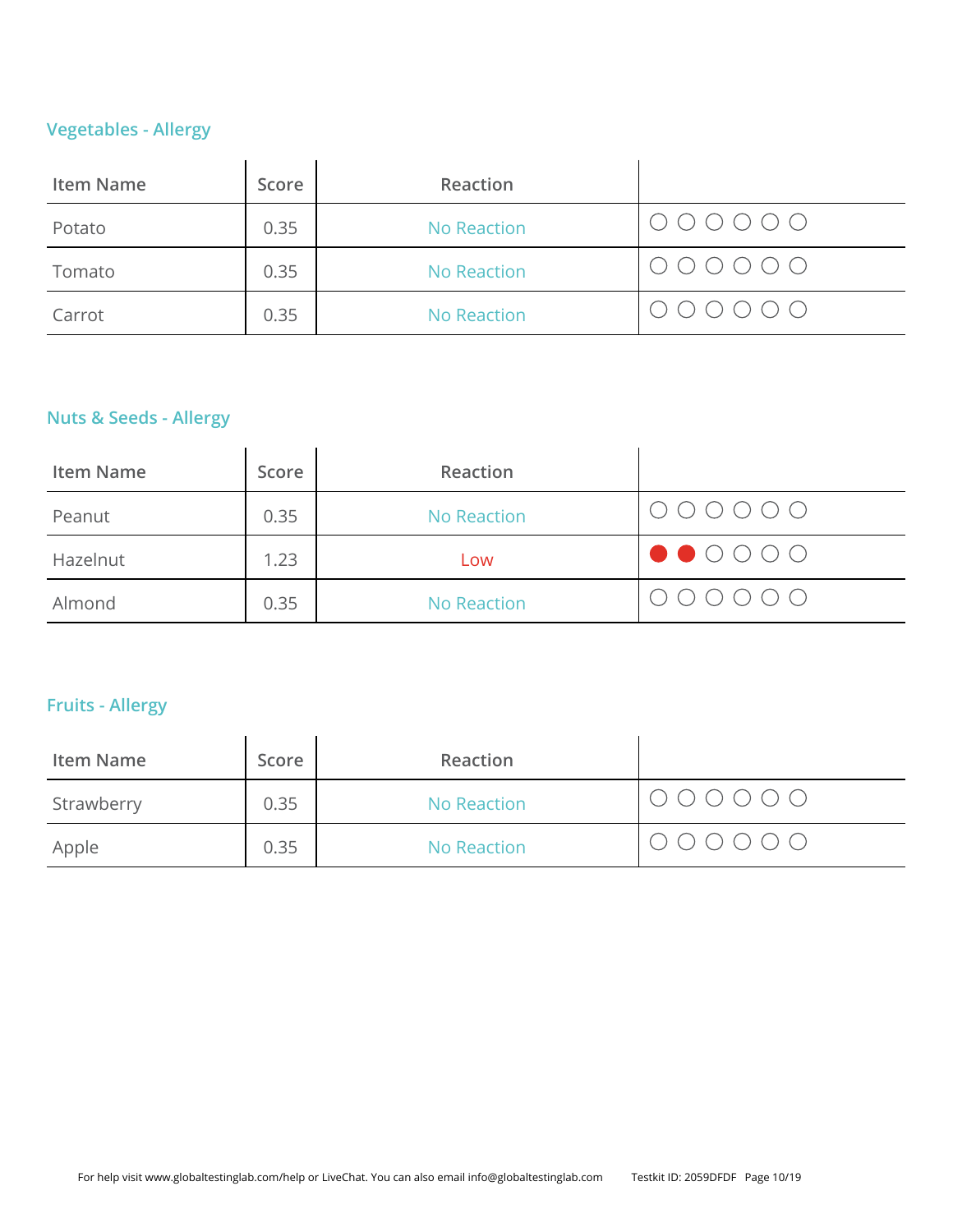# **Recommendations based on your results**

### **Important Information on Eliminating Foods**

If you have ANY reactive foods in the 'Allergies' section we would recommend removing these from your diet, these may be low, medium or high. If you have reactive foods in the 'Intolerances' section we would recommend removing those items with a 'high' reaction level by following an elimination diet, with subsequent reintroduction of foods. Please see the 'Elimination Diet' section for further details.

### **Test Results and Symptoms**

We are each unique and individual and this is particularly important to remember when considering physical symptoms and the impact our food and drink can have. A high sensitisation in testing may mean mild or no symptoms to some, whilst others may experience debilitating symptoms but have low sensitisation in testing.

### **Different Sensitisation Levels Between Allergies and Intolerances**

There are some foods that you will find in both the allergy and intolerance sections of your results. You may find you have a difference in sensitisation level between the two sections. The reason for this is that whilst you may produce IgE antibodies for a certain food, you may not produce IgG4 antibodies. Meaning that you have an allergy to a food, but not an intolerance. This does not mean that you can tolerate the food, rather that you are not producing both types of antibodies.

### **Seafood**

Seafood is an excellent source of protein, B vitamins, vitamin A, vitamin D and minerals. Tuna is the richest source of protein, whilst cod, haddock and salmon provide similar amounts. Fish contains omega 3 fatty acids. Oily fish (herring, salmon and mackerel) are the richest sources and contain the most per portion, thereafter the best sources are tuna (White Albacore and Skipjack), tinned sardines, trout,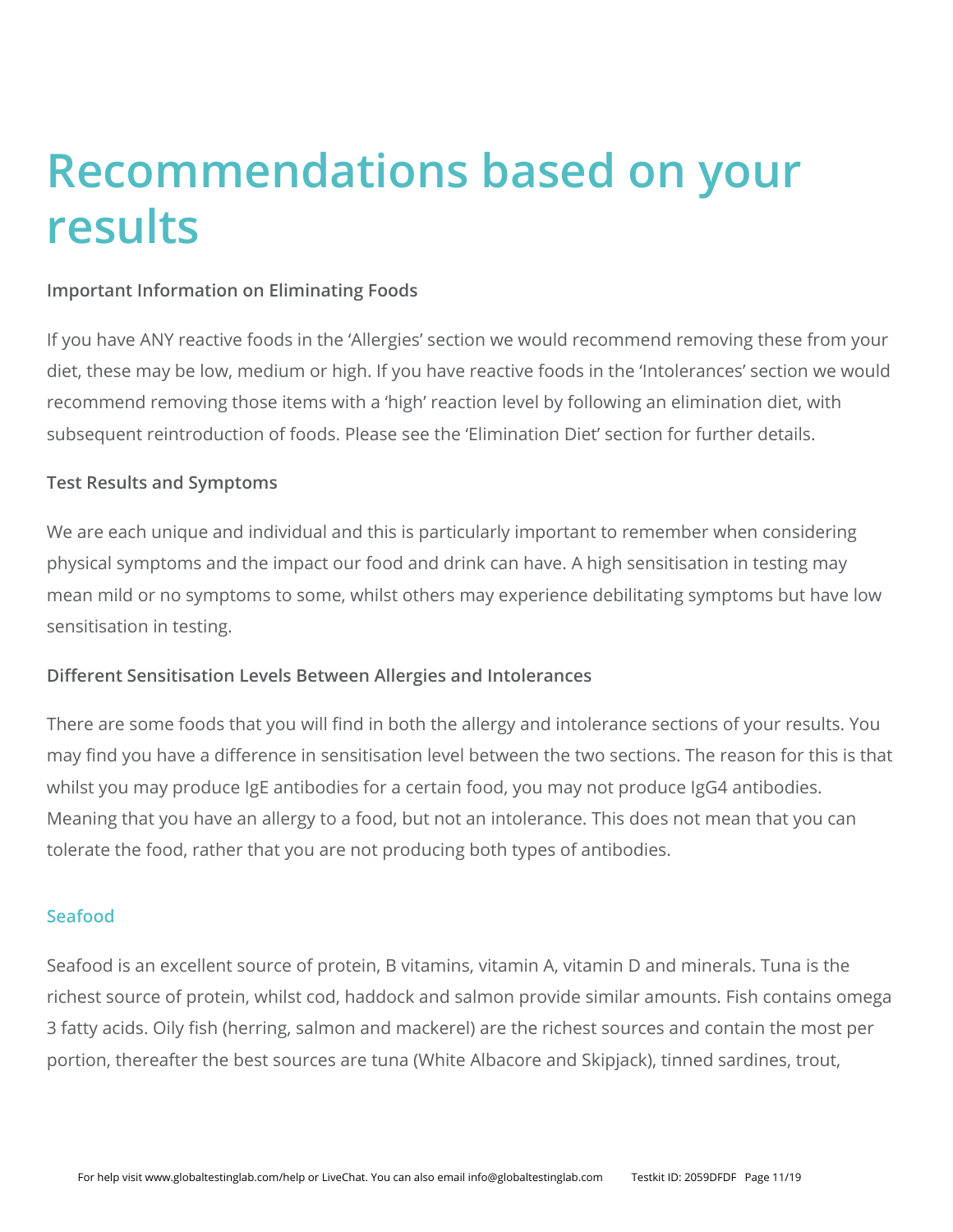oysters and mussels.

### **Meats**

Meat is an excellent source of protein. The amount of nutrients contained in meat does depend upon the quality, source and cut of meat. Processed meat contains greater amounts of sodium. In general beef and lamb are good sources of iron, however iron can also be obtained from seeds (pumpkin seeds, sunflower seeds, sesame seeds), nuts, beans (lentils, kidney beans, chickpeas) and dark green leafy vegetables (spinach, kale). Meat can be found in ready-made products, gravies, tinned food, ready-made meals and soups/ broths. It can also be present in medicines and vaccines.

### **Poultry**

Poultry meat provides a good source of protein. Chicken and turkey meat is low in fat. Poultry can be contained in ready made food products, sauces, canned food and soups/ broths. Poultry meat proteins can also be present in medicines and vaccines. Chicken egg and egg products are widely used. Egg is often hidden in mayonnaise, gravies, pasta, pastries, icings, sausages, fruit and vegetable convenience food, ground meat and in most potato preparations. It can also be contained in salads, desserts, chocolate, marzipan, cocoa, instant beverages, liqueur, wine, sweet wine and shampoos. Eggs are also used for the production of vaccines. For more information please consult your doctor. Look out for the following ingredients on packaging: Ovo-albumin, ovo protein, E322, E1105 and ovomucoid. If in doubt contact the manufacturer directly. There are a number of good alternatives to using eggs in baking such as mashed banana, flaxseed or vegetable oil. One suggestion is whisking together 2x tablespoons of water, 1x teaspoon of oil and 2x teaspoons of baking powder. Please be aware that cross reactions can occur with poultry meat and eggs from other species.

### **Grains & Starch**

Wholegrain products are an excellent source of carbohydrate, fibre B vitamins, iron, magnesium and selenium. Grains containing gluten include wheat (and wheat varieties spelt, kamut, farro and durum, bulgar, semolina), barley, rye and oats. Wheat and barley are widely used in ready-made meals, breads, pasta, noodles, biscuits, cakes, pastries, cereal bars, snack foods, crackers, breakfast cereals and soups.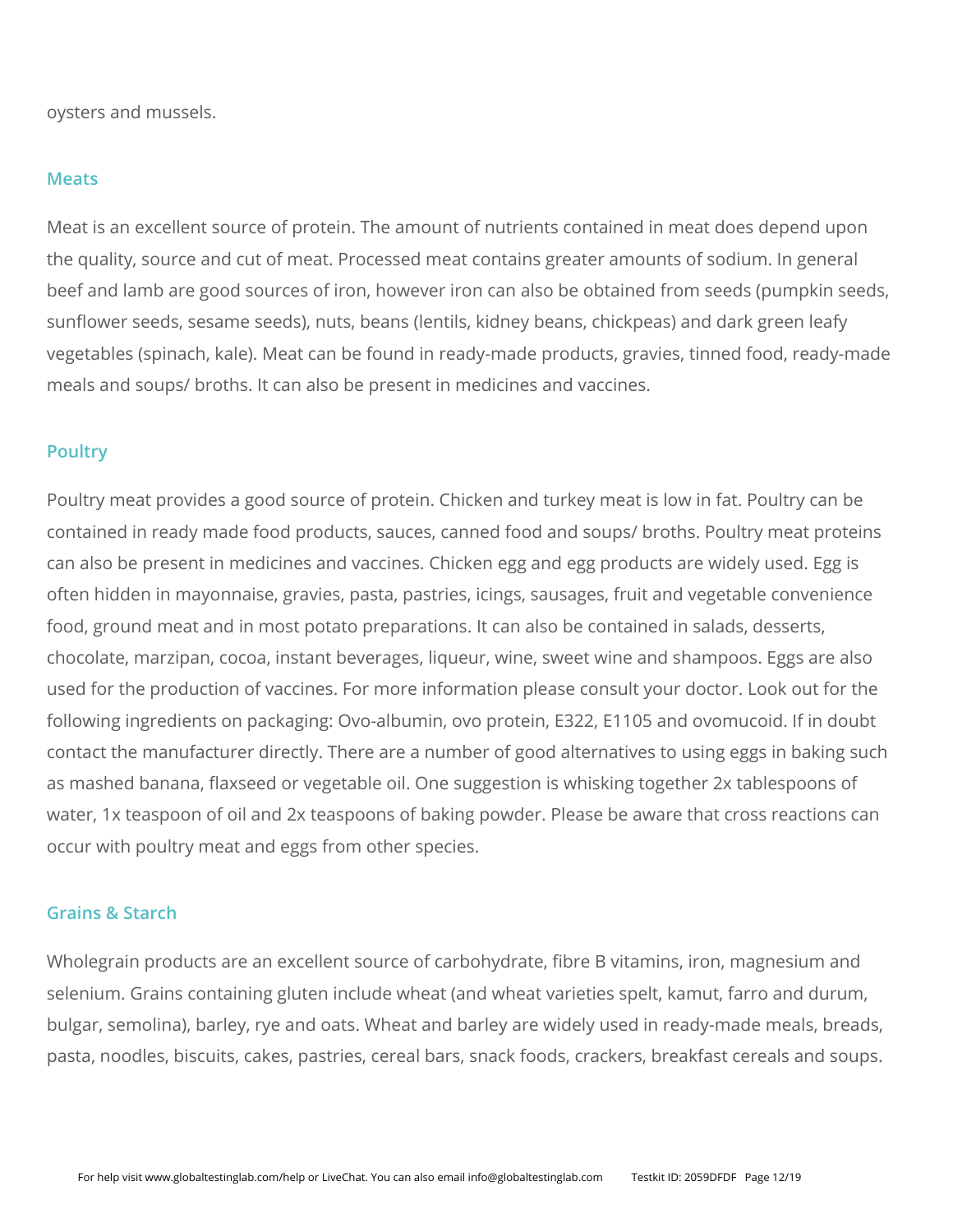Malt is also made from barley. If you did not react to gluten-free grains, alternatives to gluten-containing grains are rice, corn, quinoa, amaranth, buckwheat and millet. In addition there are many alternative flour types; chestnut flour, soy flour, banana flour, coconut flour, gram flour. Gluten-free products can be found in most supermarkets.

### **Vegetables**

Vegetables are an excellent source of vitamins and minerals. Vegetables tend to offer different nutrients depending upon the colour. Therefore in order to consume a good range of nutrients in your diet the best advice is to 'eat a rainbow'. Dark green leafy vegetables such as spinach, rocket, kale are an excellent source of folate, vitamins C and K, caretonoids and the minerals iron and calcium. Cruciferous vegetables such as boy choy, broccoli, sprouts, cabbage, cauliflower and collard greens are rich in fibre as well as vitamin A carotenoids, folic acid and vitamin C.

#### **Beans**

Beans are an excellent source of protein (and particularly important if you're following a vegetarian or vegan diet), fibre, folate, potassium, iron and magnesium. They can be used in casseroles, curries, salads or as an accompaniment. Soy is mainly used in the form of soy flour, oil, milk and sauce and it can also be found in pastries, muesli, desserts, sweets, margarine and convenience food. Please also consider the hidden presence of soy in vegetable broth, spice mixtures, Asian dishes, pastries and confectionery, chocolate, cooking oil, dressings, meat products, snacks, baby and dietary products, and cosmetics. Soy has to be declared on food packaging so look out for the following ingredients; soy protein, soybean, glycine, binding agents, vegetable fat/ protein, soy lecithin, lecithin, E322 or meat substitute.

#### **Nuts & Seeds**

Nuts and seeds are powerhouses full of key nutrients; iron, magnesium, calcium, potassium, selenium, manganese, copper, B vitamins, vitamin E, protein and healthy fats. The peanut has a particularly high protein, iron and magnesium content. It is often used for oil production. Peanut can be found in many products such as biscuits, muesli, chocolate, pudding, pastries, convenience food, Asian dishes, spices, granola bars and spreads. It can also be contained in milkshakes, breaded meat or fish, egg salads,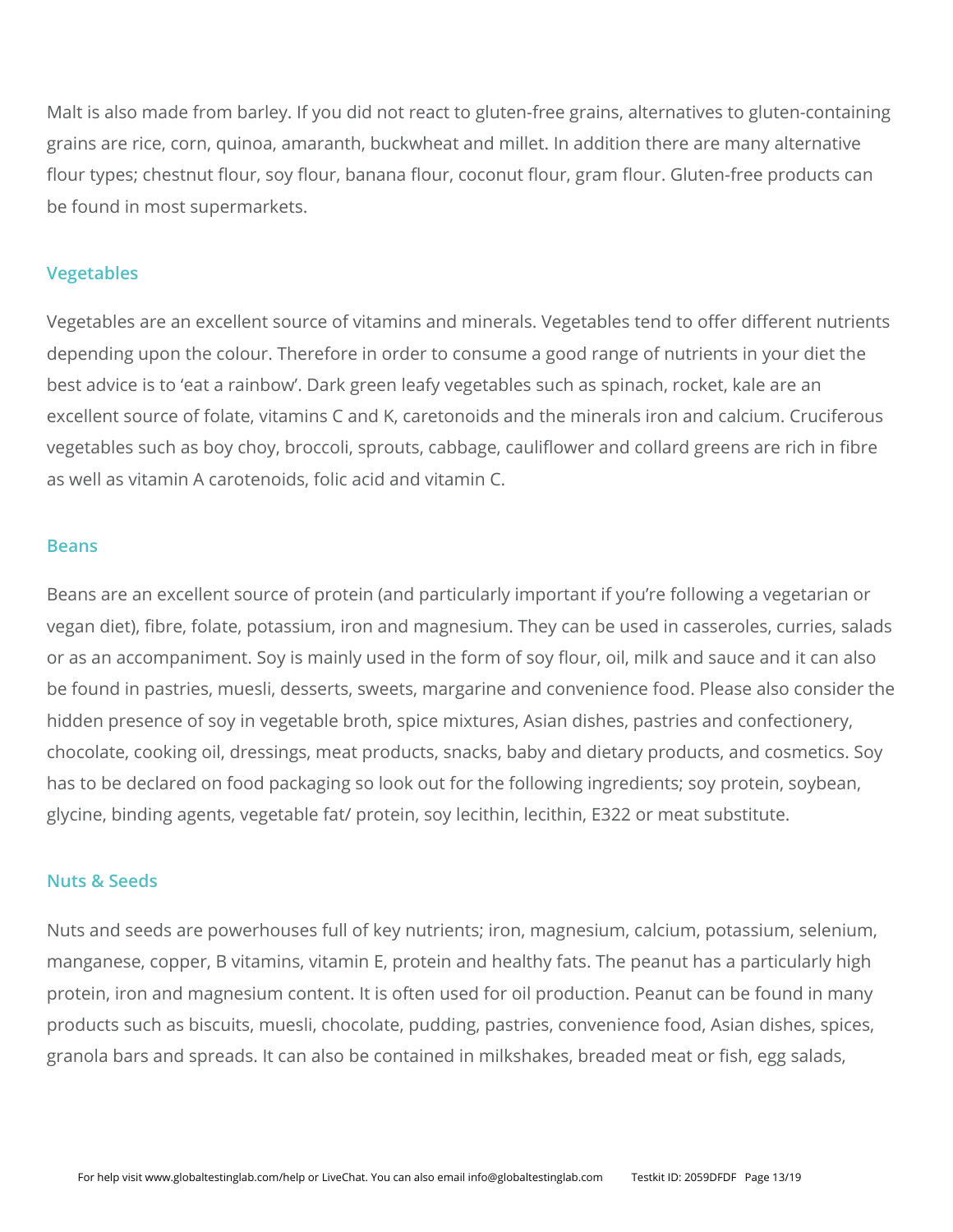chocolate bars, potato preparations, soups and meat salads, but also in alcoholic beverages and cosmetic products. Hazelnuts are rich in iron, magnesium, vitamin B6 and calcium. Hazelnuts can be found in pastries, sweets, muesli, and as oil. Walnuts are used for many dishes, such as casseroles, sweets, salads and soups. They can also be found in pastries and bread spreads. They are also used as tinting and tanning agents, as mordant and for the production of brandy. Almonds are a rich source of magnesium and vitamin E. Almond may be found in many foods, especially in natural foods. The most important almond-containing products are marzipan, almond oil for skin care, almond bran for skin cleansing and almond butter as baby food. It can also be found in confectionery products, muesli or liqueurs.

### **Miscellaneous**

Yeast is used in bread and bread rolls, cakes, pastries and beer. Yeast can also be found in spice mixtures, bouillons for drinking, bouillon cubes, bread spreads, spices and vitamin preparations. It can be also be present in fruit juices, wine, vinegar and may even be present in some pharmaceutical medicines

#### **Milk & Cheeses**

Cheese, yogurt, and cream are made from milk. Milk may also be present in bread, pastries, meatballs, breaded meat and fish, gravies, soups, beverages, chocolate, caramel, mustard, mayonnaise, dressings, vegetarian spreads and cold meats. Look out for the following ingredients on packaging: lactalbumin, lactoglobulin, lactose, whey protein, whey powder, sweet whey, milk protein and milk powder. If in doubt contact the manufacturer directly. There are many milk alternatives on the market now; soy, rice, oat, almond or coconut milk. Soy milk should only be used as an alternative if you do not have a soy allergy. Goat's products and sheep's products are an alternative option provided you did not react to these in testing. Most milk alternatives are fortified with calcium to provide an adequate calcium intake in case of milk allergy/ intolerance. Vegetables are also a good source of calcium; kale, leek, fennel and broccoli. Please be aware that cross-reactions with beef may occur. If you have a reaction to casein and milk in testing, you probably cannot tolerate any dairy products at all. If you have reacted only to milk, you may tolerate cottage cheese and cheese better than fresh milk.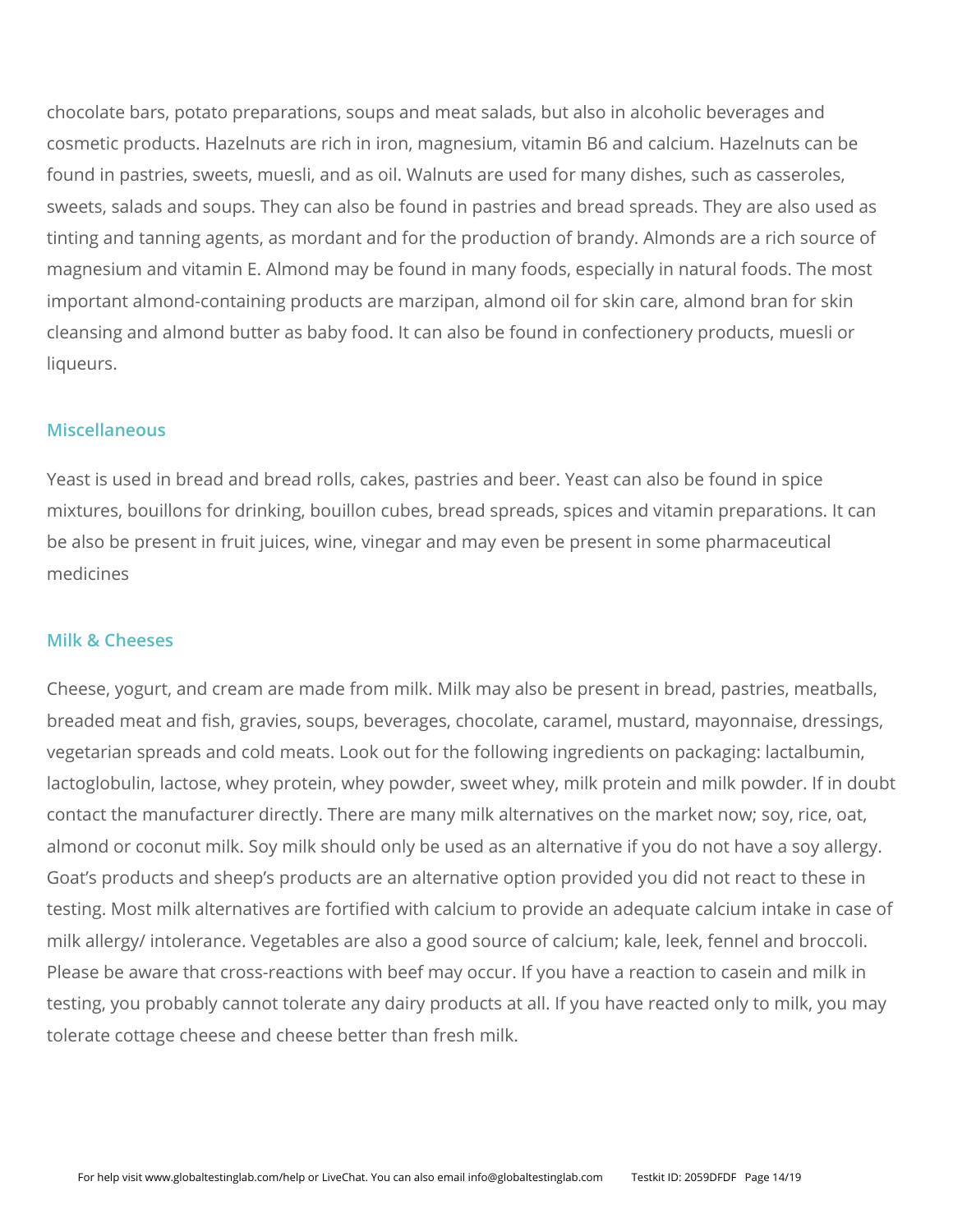### **Fruits**

Fruits are a rich source of vitamins and minerals. Like vegetables, fruits tend to offer different nutrients depending upon the colour. Therefore in order to consume a good range of nutrients in your diet the best advice is to 'eat a rainbow'. Bananas are generally eaten raw or they are processed to dry fruit or flour (diet food, bread additive). Furthermore, bananas can be found in many pastries, milk products, sweets, gravies, ice cream, fruit preparations and flour. In pastries, it is also used as a substitute for egg. Crossreactions may occur with avocado, chestnut, watermelon, courgette and celery. Kiwi is particularly popular because of its high content of vitamin C. The recommended daily allowance of vitamin C can be met by eating only one or two Kiwis. Kiwi contains the enzyme actinidin, which is used in the food industry as a meat softener. Cross-reactions may occur with apple, hazelnut, walnut, peach, cherry, carrot, rye flour, wheat flour, potatoes and latex. Berries (strawberries, raspberries, cherries, blackberries, blueberries, red currant, cranberries and red grapes) are also a particularly good source of vitamin C as well as antioxidants.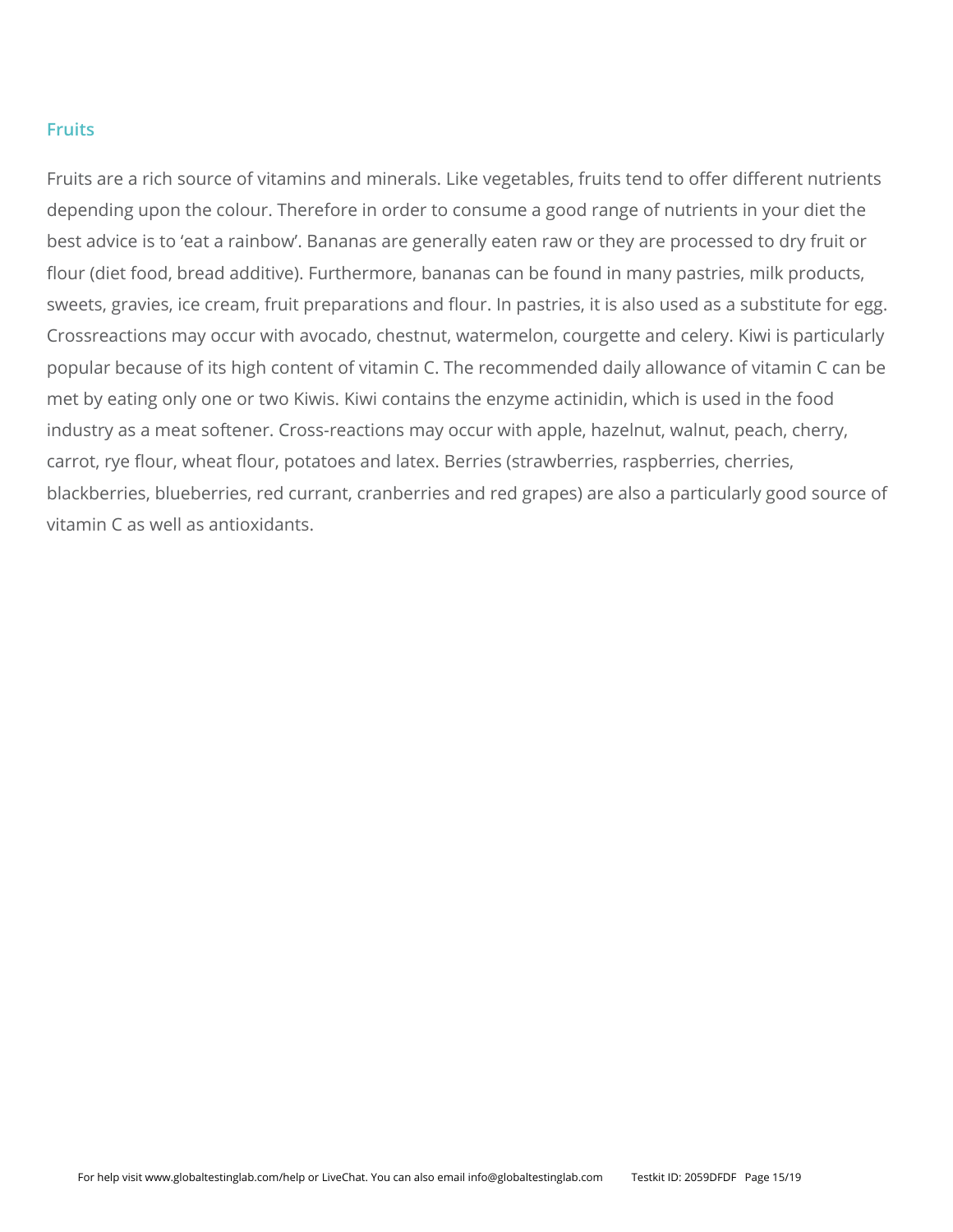# **What happens next Elimination Diet**

## **What is an elimination diet?**

An elimination diet is the removal of those foods, which have been identified as causing an allergic or intolerant reaction, from your daily diet.

This sounds like a big undertaking but it can have profound effects on how you feel, your digestive system and lead to the eradication of physical symptoms you may have been experiencing

## **The Elimination Diet**

An elimination diet is an option to enable you to manage your food allergy or intolerance long-term. If you have been identified as having a food allergy we would recommend that an elimination diet is necessary long-term solution.

In the case of food intolerance, an elimination diet is also a method you can use to 'trial' and document the reintroduction of foods. Please remember that if you have been identified as having a food allergy we do not recommend the reintroduction of this food.

Depending on the foods identified in your test results and your current dietary choices you may feel daunted by this process. With the right help and guidance you can build a daily diet, which is both enjoyable and tasty, AND leaves you free from unwanted symptoms.

You may want to use the results to implement an elimination diet in order to:

- Understand how you feel on the removal of the food(s), which have been identified through testing
- If you reintroduce the food(s) how does it make you feel and do certain foods bring about physical symptoms\*\*

\*\*If you have been identified as ALLERGIC to a certain food we do not recommend the reintroduction of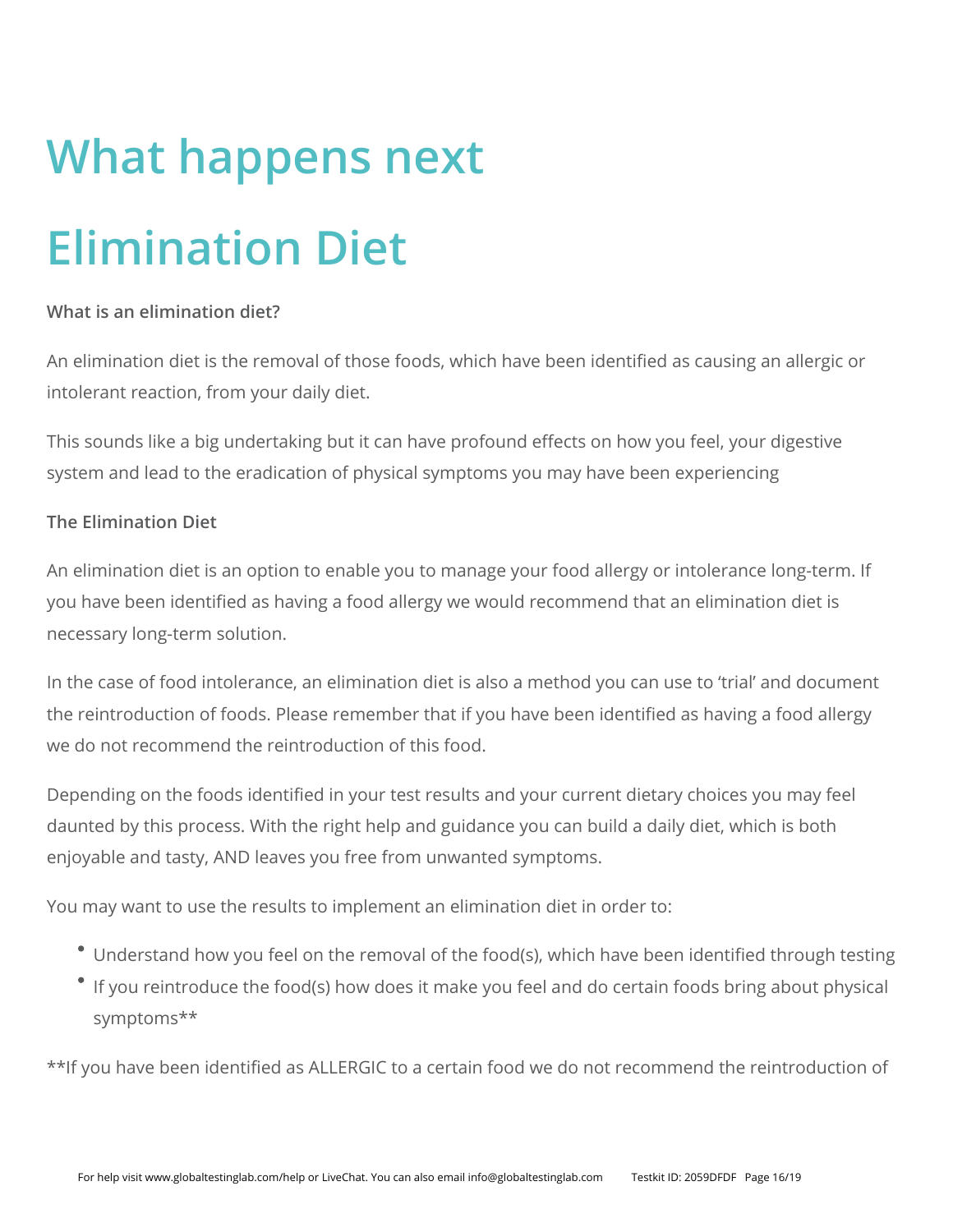this food

## **Step-By-Step Process Of Using Elimination Diet**

- 1. Refer to your test results to see which foods you need to remove
- 2. Refer to our guide for alternative foods to understand which foods you can use in place of the removed foods
- 3. Ensure you have been shopping and are fully prepared for the removal of the identified foods. Please note that it is important to remove all the foods identified initially
- 4. Take a note of the date you remove all the foods
- 5. For 3-4 weeks abstain from eating any of the identified foods

**At this point you can assess how you feel, your energy levels, sleep, mood, digestion, bowel habits and physical symptoms.**

- 6. If there are foods which you would like to try reintroducing\*\* to understand whether they bring about physical symptoms you need to do so one at a time
- 7. After reintroducing a food (day 1), take note of any changes over the two following days (day 2 and 3), this is because food intolerance reactions can take a period of time to come about. You are looking for the following symptoms:
	- $^{\circ}$  Insomnia
	- $^{\circ}$  Fatigue
	- $\degree$  Joint pain and/or inflammation
	- $\circ$ Skin breakouts or rashes
	- $^{\circ}$  Headaches
	- $^{\circ}$  Bowel changes or GI pain
	- $^{\circ}$  Bloating
	- $\degree$  Brain fog
	- Sinus or other respiratory issues
	- Changes in energy levels
- 8. You can repeat the process with another food on day 4 should you like.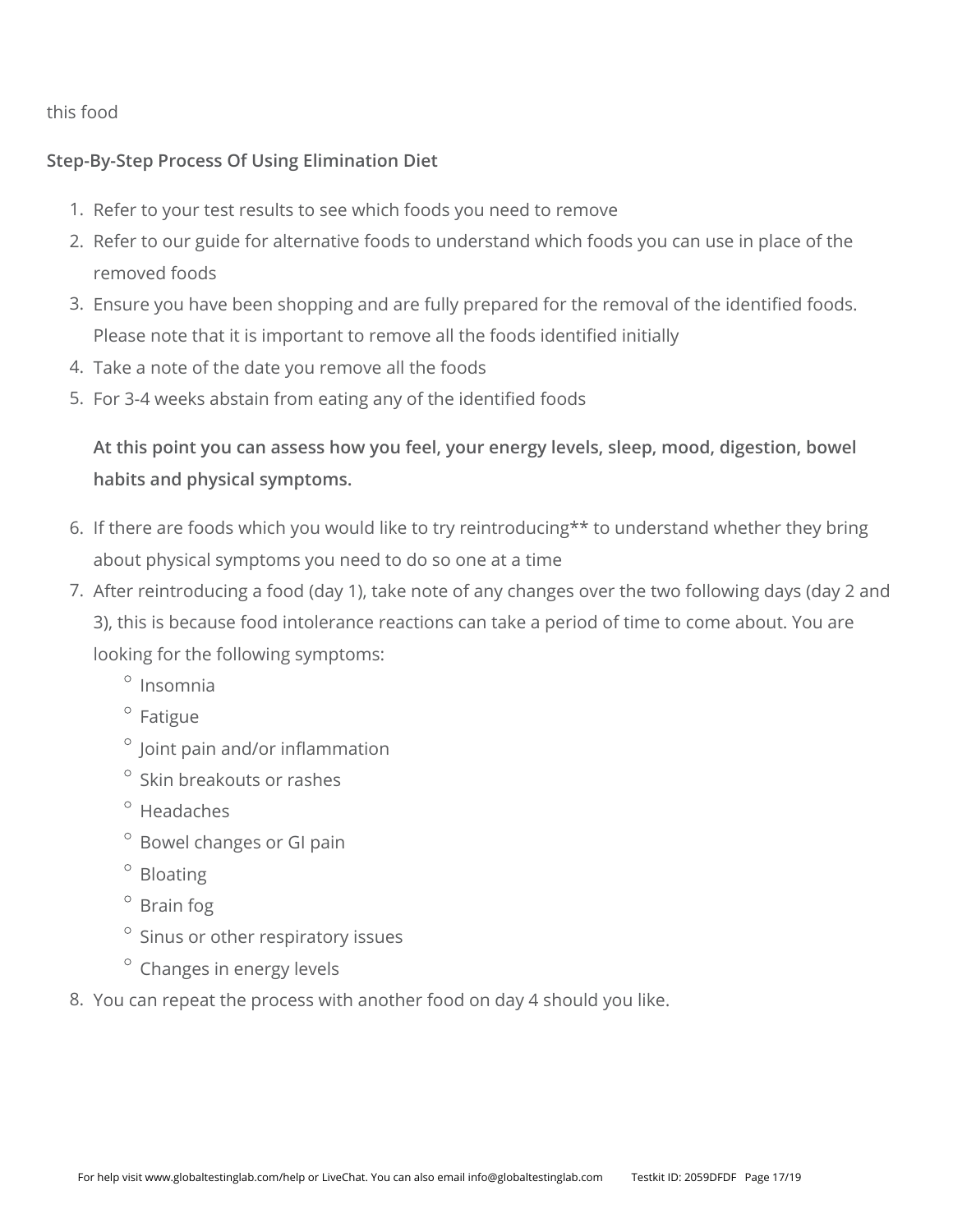# **Why Might You Reintroduce A Food?**

### **False Positives**

Whilst every care is taken to ensure that blood allergy and intolerance testing is accurate, false positives do occur. Unfortunately they are a factor in laboratory testing.

So what does it mean? It means that although the test has shown that you are intolerant to a certain food this is false. If there is a food, which you suspect may have been identified falsely you can put this to the test using the elimination diet and subsequent reintroduction.

It is important that you pay close attention to symptoms and how you feel on the reintroduction of a food. Food intolerance symptoms can sometimes be very vague. The best method is to keep a food/symptom diary, you can do this on paper or if you'd prefer there are some excellent apps out there to choose from.

### **Mild Symptoms**

It may be that you have removed a number of foods but there is one in particular that you suspect only causes you mild symptoms and you would like to put this to the test. It may be that once you understand the symptoms you decide that you will allow yourself to have this food irregularly, on a special occasion for example.

### **How To Make Your Elimination Diet A Success**

**An elimination diet can be challenging, the following tips will help you make it a success:**

## <sup>•</sup> Support

Enlist the help of those around you, family and friends, they can make it much more achievable and may even join you in eliminating foods to support you.

## **Preparation**